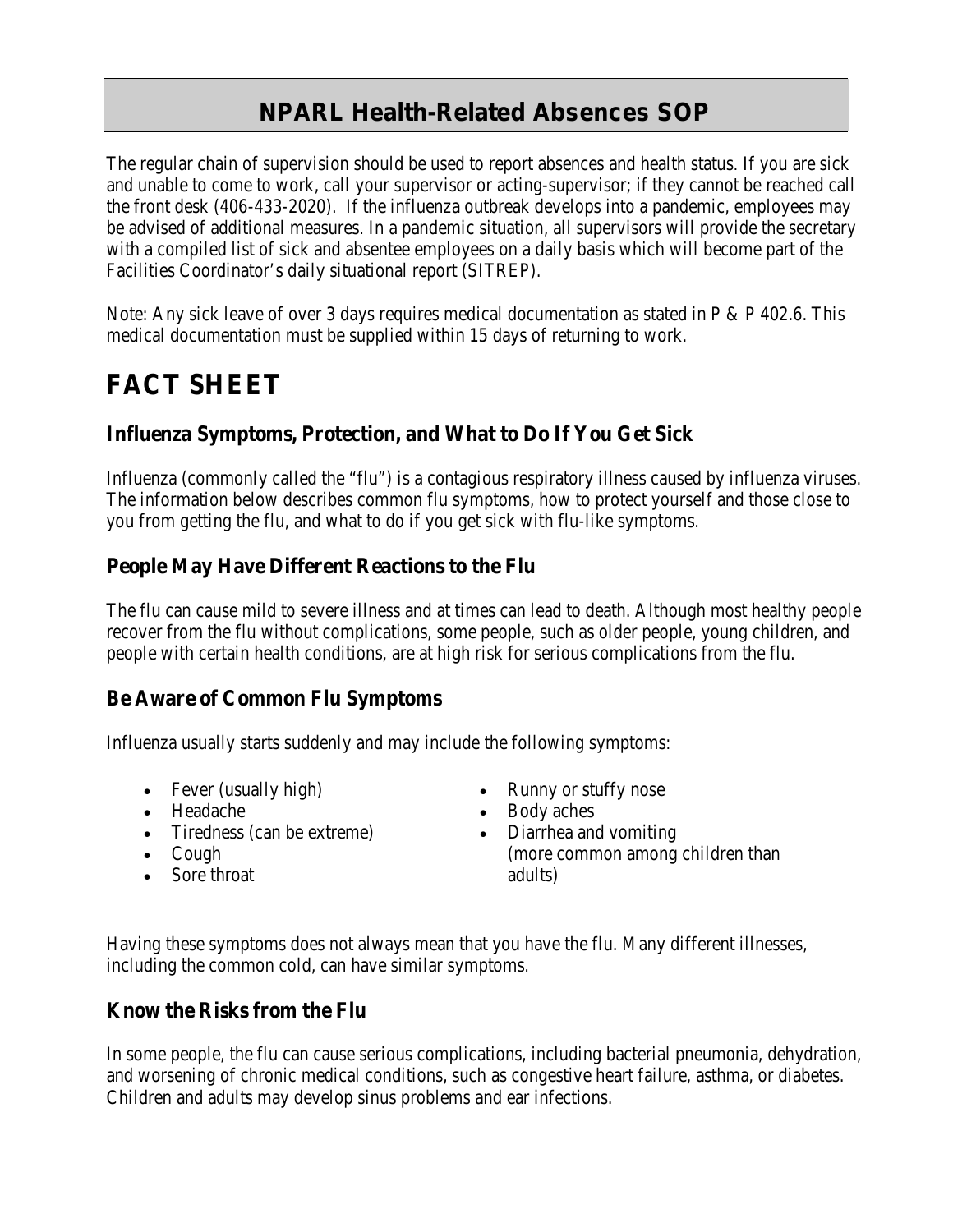# **Know How the Flu Spreads**

The flu usually spreads from person to person in respiratory droplets when people who are infected cough or sneeze. People occasionally may become infected by touching something with influenza virus on it and then touching their mouth, nose, or eyes.

Healthy adults may be able to infect others **1 day before** getting symptoms and up to **5 days after**  getting sick. Therefore, it is possible to give someone the flu before you know you are sick as well as while you are sick.

#### **Protection against the Flu**

The single best way to protect yourself and others against influenza is to get a flu vaccination each year. Two kinds of flu vaccine are available in the United States:

- **The "flu shot"** —an inactivated vaccine (containing killed virus) that is given with a needle, usually in the arm. The flu shot is approved for use in people older than 6 months, including healthy people and people with chronic medical conditions.
- **The nasal-spray flu vaccine** —a vaccine made with live, weakened flu viruses that do not cause the flu (sometimes called LAIV for "live attenuated influenza vaccine"). LAIV is approved for use in healthy people 5 years to 49 years of age who are not pregnant.

October or November is the best time to get vaccinated, but you can still get vaccinated in December and later. Flu season can begin as early as October and last as late as springtime.

The following additional measures can help protect against the flu.

# *Habits for Good Health*

These steps may help prevent the spread of respiratory illnesses such as the flu:

**Cover your nose and mouth** with a tissue when you cough or sneeze—throw the tissue away after you use it.

- **Wash your hands often with soap and water**, especially after you cough or sneeze. If you are not near water, use an alcohol-based hand cleaner.
- **Avoid close contact with people who are sick.** When you are sick, keep your distance from others to protect them from getting sick too.
- **If you get the flu, stay home from work, school, and social gatherings.** In this way you will help prevent others from catching your illness.
- **Try not to touch your eyes, nose, or mouth.** Germs often spread this way.

# *Antiviral Medications*

Three **antiviral drugs** (amantadine, rimantadine, and oseltamivir) are approved for use in preventing the flu. These are prescription medications, and a doctor should be consulted before they are used. During the 2005-2006 influenza season, CDC recommends against the use of amantadine or rimantadine for the treatment or prophylaxis of influenza in the United States. For details, see the [January 14, 2006 CDC Health Alert Notice \(HAN\).](http://www.cdc.gov/flu/han011406.htm)